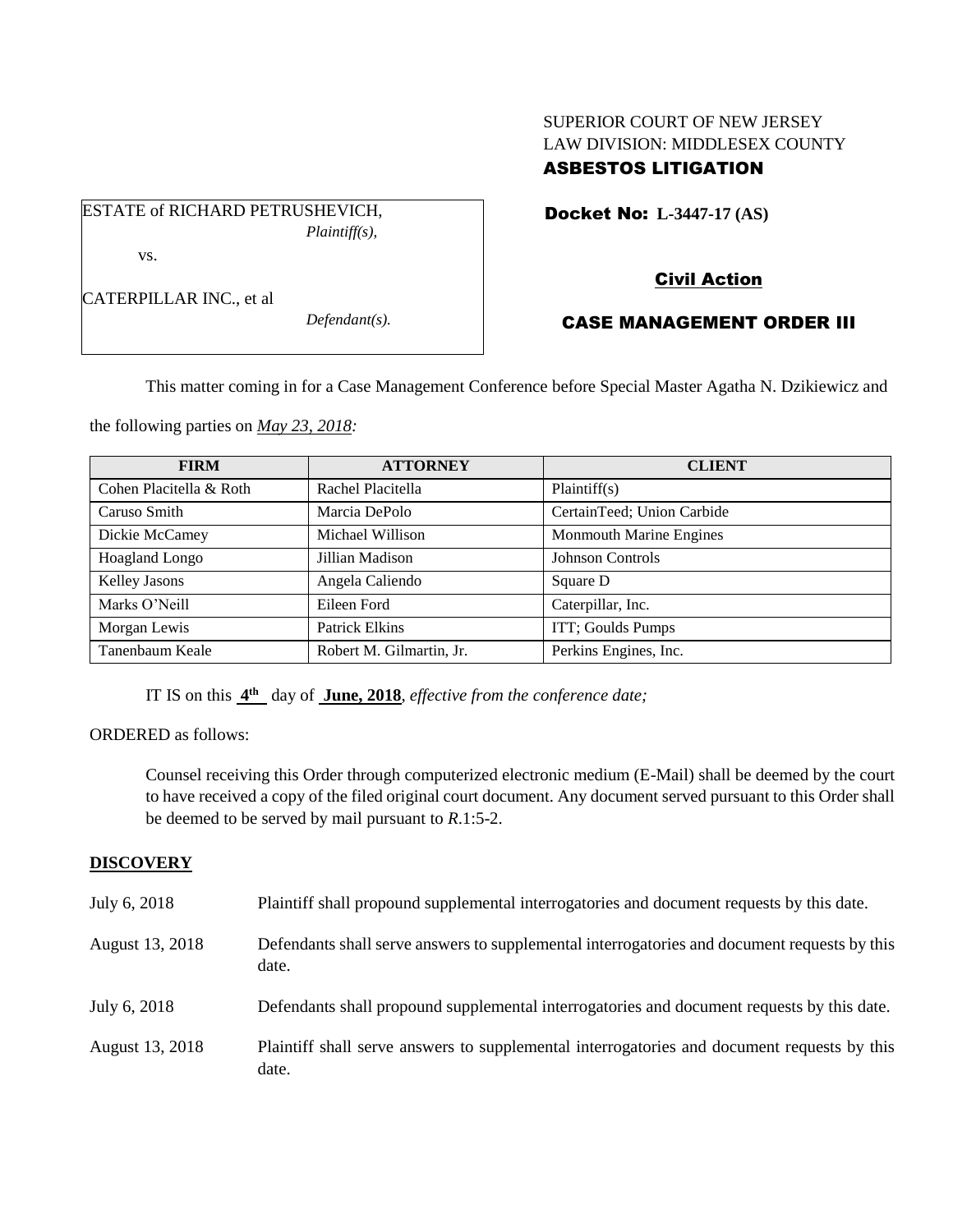- September 28, 2018 Fact discovery, including depositions, shall be completed by this date. Plaintiff's counsel shall contact the Special Master within one week of this deadline if all fact discovery is not completed.
- September 28, 2018 Depositions of corporate representatives shall be completed by this date.

## **EARLY SETTLEMENT**

March 1, 2019 Settlement demands shall be served on all counsel and the Special Master by this date.

#### **SUMMARY JUDGMENT MOTION PRACTICE**

| January 4, 2019   | Plaintiff's counsel shall advise, in writing, of intent not to oppose motions by this date. |
|-------------------|---------------------------------------------------------------------------------------------|
| January 18, 2019  | Summary judgment motions shall be filed no later than this date.                            |
| February 15, 2019 | Last return date for summary judgment motions.                                              |

### **MEDICAL DEFENSE**

- November 2, 2018 Plaintiff shall serve medical expert reports by this date.
- April 1, 2019 Defendants shall identify its medical experts and serve medical reports, if any, by this date. In addition, defendants shall notify plaintiff's counsel (as well as all counsel of record) of a joinder in an expert medical defense by this date.

#### **LIABILITY EXPERT REPORTS**

- November 2, 2018 Plaintiff shall identify its liability experts and serve liability expert reports or a certified expert statement by this date or waive any opportunity to rely on liability expert testimony.
- April 1, 2019 Defendants shall identify its liability experts and serve liability expert reports, if any, by this date or waive any opportunity to rely on liability expert testimony.

## **EXPERT DEPOSITIONS**

April 30, 2019 Expert depositions shall be completed by this date. To the extent that plaintiff and defendant generic experts have been deposed before, the parties seeking that deposition in this case must file an application before the Special Master and demonstrate the necessity for that deposition. To the extent possible, documents requested in a deposition notice directed to an expert shall be produced three days in advance of the expert deposition. The expert shall not be required to produce documents that are readily accessible in the public domain.

#### **PRE-TRIAL AND TRIAL**

- November 2, 2018 The settlement conference previously scheduled on this date is **cancelled**.
- April 11, 2019 @ 10:00am Settlement conference. All defense counsel shall appear with authority to negotiate settlement and have a representative authorized to negotiate settlement available by

 $\_$  ,  $\_$  ,  $\_$  ,  $\_$  ,  $\_$  ,  $\_$  ,  $\_$  ,  $\_$  ,  $\_$  ,  $\_$  ,  $\_$  ,  $\_$  ,  $\_$  ,  $\_$  ,  $\_$  ,  $\_$  ,  $\_$  ,  $\_$  ,  $\_$  ,  $\_$  ,  $\_$  ,  $\_$  ,  $\_$  ,  $\_$  ,  $\_$  ,  $\_$  ,  $\_$  ,  $\_$  ,  $\_$  ,  $\_$  ,  $\_$  ,  $\_$  ,  $\_$  ,  $\_$  ,  $\_$  ,  $\_$  ,  $\_$  ,